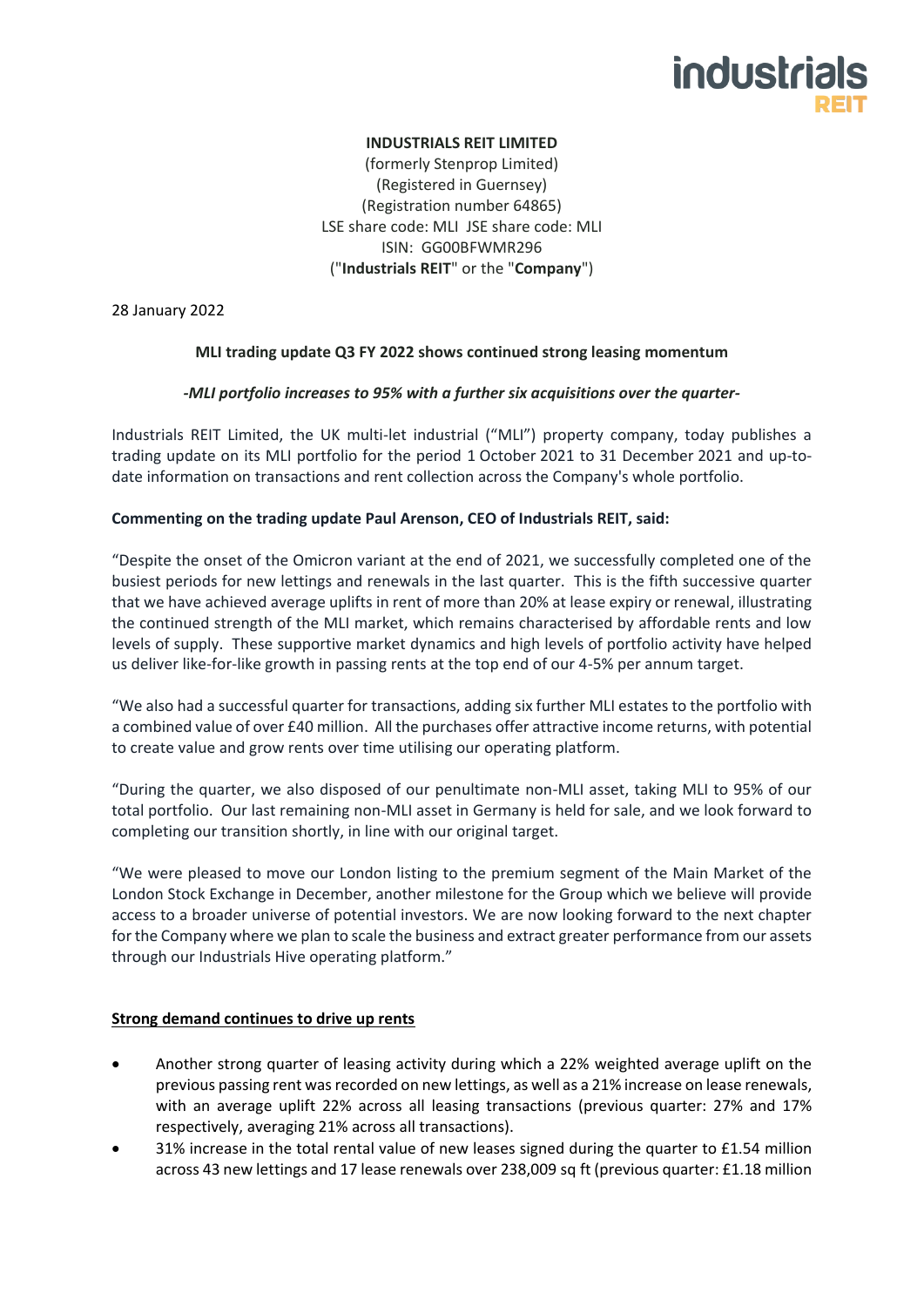

of new income over 26 new lettings and 27 renewals on 170,081 sq ft). In addition, a further 11 lettings across 22,000 sq ft of space had exchanged by the quarter end (previous quarter: 13 deals over 72,963 sq ft), taking the total amount of space upon which new leases were completed or exchanged to 260,000 sq ft (previous quarter: 243,000 sq ft).

- Rents continue to track towards the top end of expectations, with like-for-like passing rent +0.7% during the quarter and +4.8% over 12 months (previous quarter: 0.0% and +5.0% respectively). Passing rent across the portfolio remains highly affordable at £5.68/sq ft (previous quarter: £5.57/sq ft).
- The reversionary potential in the portfolio continues to grow, with like-for-like Estimated Rental Value (ERV) growth of +8.0% in the 12 months to 31 December 2021, increasing the premium between passing rent and ERV to 13% (previous quarter: +5.1% like-for like growth and a 10.7% premium to passing rent). The growth in ERVs has been bolstered by strong leasing performance at two of the largest assets in the portfolio (Compass Industrial Park, Speke and Dana Trading Estate, Paddock Wood), and by capital investment initiatives at estates in Sheffield, Liverpool and Preston.
- Occupancy across the MLI portfolio remains largely unchanged at 93.8% as at 31 December 2021 (30 September 2021: 93.9%, 30 June 2021: 94.7%, 31 March 2021: 93.7%, 31 December 2020: 93.1%).
- 58% of completed leases were contracted through Industrials REIT's short-form digital 'Smart Leases', whilst 80% of leases signed included at least a 3% annual uplift in rent throughout the term of the lease (previous quarter: 47% of new leases were Smart Leases, whilst 70% of leases signed contained 3% fixed uplifts).

## **A healthy pipeline of lettings**

- A record pipeline of new lettings and renewals under offer at the start of 2022 across 91 transactions and over 500 000 sq ft of space (previous quarter: 86 transactions over 415,980 sq ft of space). Of this, 283,000 sq ft related to new lettings and 235,000 sq ft to existing customers renewing their lease (previous quarter: 254,814 sq ft and 161,166 sq ft respectively).
- Industrials.co.uk website visitors were unchanged over the quarter (previous quarter: -9%) and up 6.1% year on year.
- Leasing enquiries were 20% lower compared to the previous quarter (previous quarter: +0.5%), due to the Christmas period. However, enquiries were up 8.6% when compared to the same period in 2020, whilst average weekly enquiries for the whole of 2021 were 45% higher than in 2020.

## **Asset management highlight**

An extensive capital improvement project at Brasenose Industrial Estate in Liverpool is nearing completion. The Estate is strategically located less than three miles from Liverpool city centre, giving it ready access to a substantial catchment population with strong connectivity. Since purchase in December 2018, the estate has been fully let, but we identified an opportunity to grow rents significantly by investing in the asset.

The improvement works cover c. 42,000 sq ft of MLI space across 15 units and include upgrading the cladding to the roofs and elevations and the replacement of most of the roller shutter doors and windows. Vacant units have further benefitted from a full internal refurbishment including more sustainable LED lighting.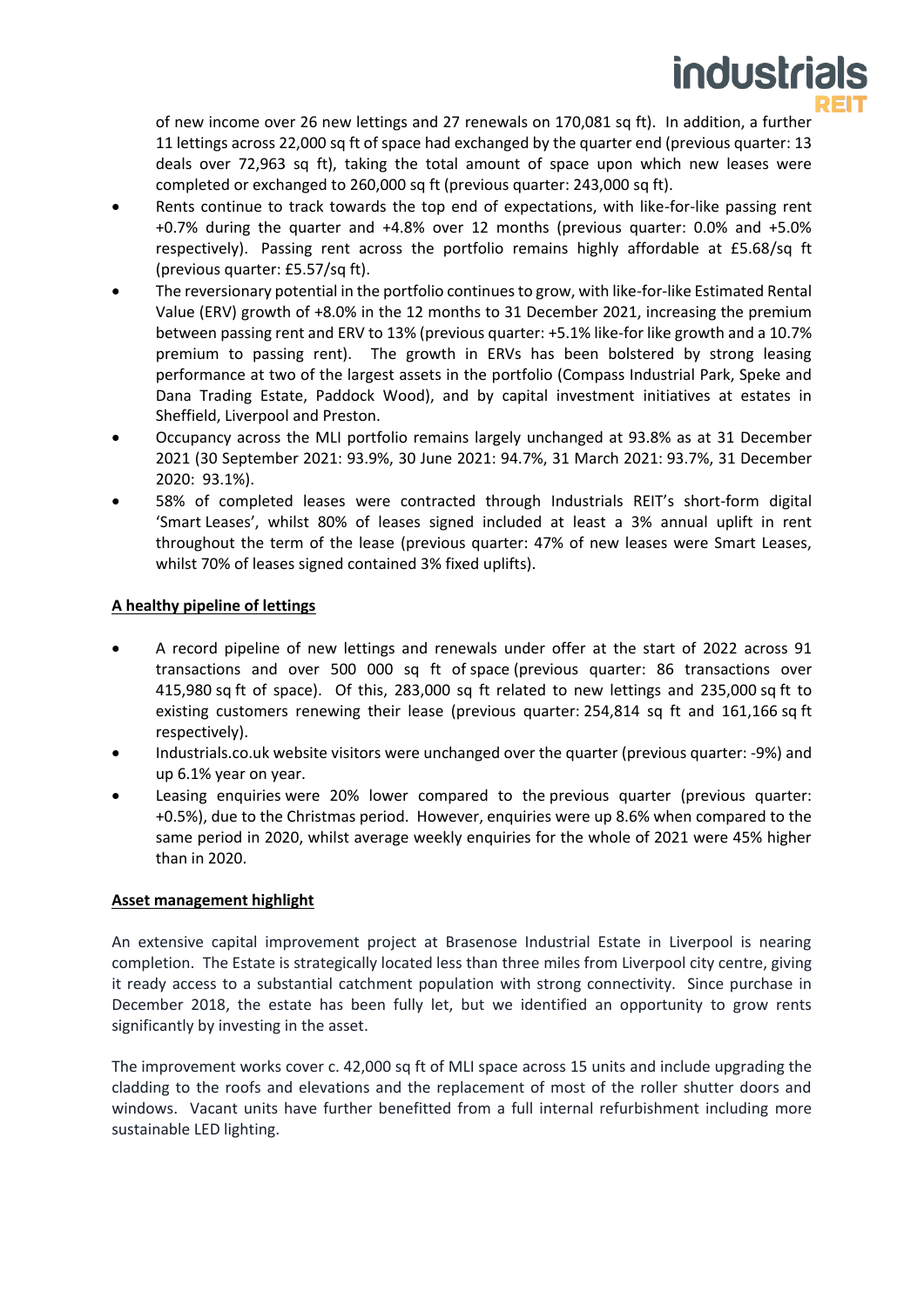

Total forecast expenditure is £575,000, reflecting £13.75 psf, and as a result of the works we have completed or agreed seven new lettings or renewals, generating an additional £59,000 in recurring revenue compared to the previous passing rent. We forecast total additional revenue of £128,000 per annum once all the units are renewed or relet, reflecting an uplift of £3.00 psf on the previous passing rent and delivering a yield on development cost of 22%.

As a result of the works, we have also seen the customer base gentrifying, with space let to specialists in bespoke furniture and e-commerce, as well as a letting to a last-mile grocery delivery business.

## **Rent collections continue to grow:**

Rent collection statistics show the improving trend of total rents collected for each invoicing period since the outbreak of the pandemic as at close of business on 21 January 2022, as follows:

|                     | Rent collected vs billed (%) |             |             |                    |             |             |             |                    |              |                     |
|---------------------|------------------------------|-------------|-------------|--------------------|-------------|-------------|-------------|--------------------|--------------|---------------------|
|                     |                              | 2020        |             |                    | 2021        |             |             |                    | 2022         |                     |
| County / Sector     | Portfolio<br>Weighting       | Apr-<br>Jun | Jun-<br>Sep | Sep-<br><b>Dec</b> | Dec-<br>Mar | Mar-<br>Jun | Jun-<br>Sep | Sep-<br><b>Dec</b> | Dec -<br>Mar | Weighted<br>average |
| <b>UK MLI</b>       | 95%                          | 97%         | 97%         | 97%                | 96%         | 96%         | 94%         | 91%                | 85%          | 94%                 |
| Germany             | 5%                           | 94%         | 98%         | 97%                | 83%         | 98%         | 100%        | 96%                | 97%          | 95%                 |
| Weighted<br>average | 100%                         | 96%         | 97%         | 97%                | 94%         | 96%         | 94%         | 91%                | 85%          | 94%                 |

The rent collection situation continues to improve despite the extra complications introduced because of Omicron (previous quarter: MLI collections 92% overall), and we are looking forward to the end of the government restrictions on bad debt enforcement which are due to expire on 31 March 2022.

## **Strong investment activity and a healthy pipeline of MLI opportunities**

Six new MLI estates totalling £40.26 million were acquired this quarter and we completed the disposal of our penultimate non-MLI asset in Switzerland.

- **Acquisition of Arkgrove Industrial Estate in Stockton on Tees** on 22 October 2021 for £4,200,000, reflecting a net initial yield of 6.5% and a capital value of £78 psf. $1$
- **Acquisition of Junction 1 Industrial Estate in Birkenhead** on 27 October 2021 for £10,800,000, reflecting a net initial yield of 7.1% and a capital value of £64 psf.<sup>1</sup>
- **Acquisition of Dundyvan Industrial Estate in Coatbridge** on 28 October 2021 for £3,000,000, reflecting a net initial yield of 7.8% and a capital value of £75 psf.<sup>1</sup>
- **Acquisition of Harmony Court, Glasgow** on 26 November 2021 for £5,250,000, reflecting a net initial yield of 5.6% and a capital value of £109 psf. $1$
- **Acquisition of three additional terraces at Belmont Industrial Estate, Durham** on 17 December 2021 for £9,110,000, reflecting a net initial yield of 5.7% and a capital value of £110 psf. These terraces form part of an existing estate owned by Industrials REIT, taking our total holding at Belmont Industrial Estate to over 200,000 sq ft across 68 units.<sup>1</sup>
- **Acquisition of Beacon Business Park in Caldicot** on 21 December 2021 for £7,900,000, reflecting a net initial yield of 6.0% and a capital value of £87 psf.<sup>1</sup>
- **Disposal of leisure asset, Lugano, Switzerland** on 9 December 2021 for a price which reflected an asset value of CHF12.5 million (c. £10 million).<sup>1</sup>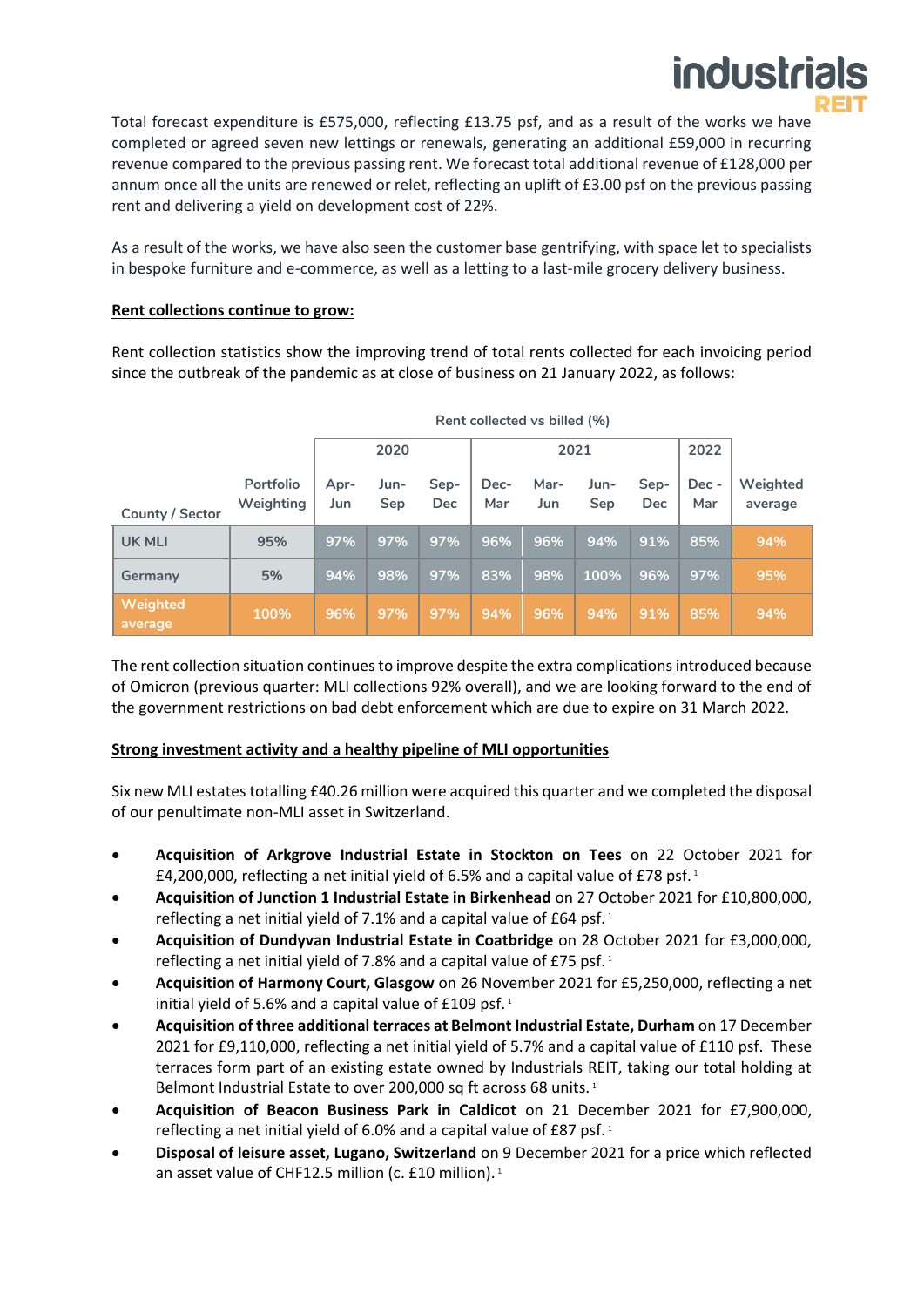

Since the quarter end, we have also completed on the following acquisition:

• **Acquisition of Primrose Hill Industrial Estate in Stockton-on-Tees** on 18 January 2022 for £4,310,000, reflecting a net initial yield of 6.2% and a capital value of £57 psf. $1$ 

In addition to the above transactions, at the time of this announcement, we have a further three industrial estates under offer with a combined value of £11.2 million and a strong pipeline of other potential opportunities.

#### **Continued low leverage with a flexible balance sheet positioned for growth**

As at close of business on 31 December 2021, Industrials REIT's loan-to-value ratio (LTV) was 28% on drawn facilities, and approximately 25% when allowing for unrestricted cash. 2

#### **Notes**

The financial information on which this trading update is based has not been reviewed or reported on by the Company's external auditors.

<sup>1</sup> This transaction has already been announced in a previous RNS and SENS or Trading Update. For full details please visit <https://www.industrialsreit.com/investor-information/rns-feed/>

<sup>2</sup> Calculated as gross borrowing less unrestricted cash, divided by gross asset value based on our 30 September 2021 valuations adjusted for subsequent acquisitions and disposals and changes in foreign exchange rates. Unrestricted cash is cash and cash equivalents after deducting amounts for service charge, tenant deposits and cash held in debt service accounts.

*To receive details of all future announcements made by Industrials REIT, please add your name and email address to our Investor News email list at [https://www.industrialsreit.com/contact](https://www.industrialsreit.com/contact-us/subscribe-for-latest-news/)[us/subscribe-for-latest-news/](https://www.industrialsreit.com/contact-us/subscribe-for-latest-news/)*

| For further information:                            |                    |  |  |  |
|-----------------------------------------------------|--------------------|--|--|--|
| <b>Industrials REIT Limited</b>                     | +44(0)20 3918 6600 |  |  |  |
| Paul Arenson (paul.arenson@industrials.co.uk)       |                    |  |  |  |
| Julian Carey (julian.carey@industrials.co.uk)       |                    |  |  |  |
| James Beaumont (james.beaumont@industrials.co.uk    |                    |  |  |  |
| <b>Numis Securities Limited (Financial Adviser)</b> | +44(0)20 7260 1000 |  |  |  |
| Hugh Jonathan                                       |                    |  |  |  |
| Vicki Paine                                         |                    |  |  |  |
| <b>FTI Consulting (PR Adviser)</b>                  | +44(0)20 3727 1000 |  |  |  |
| <b>Richard Sunderland</b>                           |                    |  |  |  |
| <b>Richard Gotla</b>                                |                    |  |  |  |
| Neel Bose                                           |                    |  |  |  |
| industrialsreit@fticonsulting.com                   |                    |  |  |  |